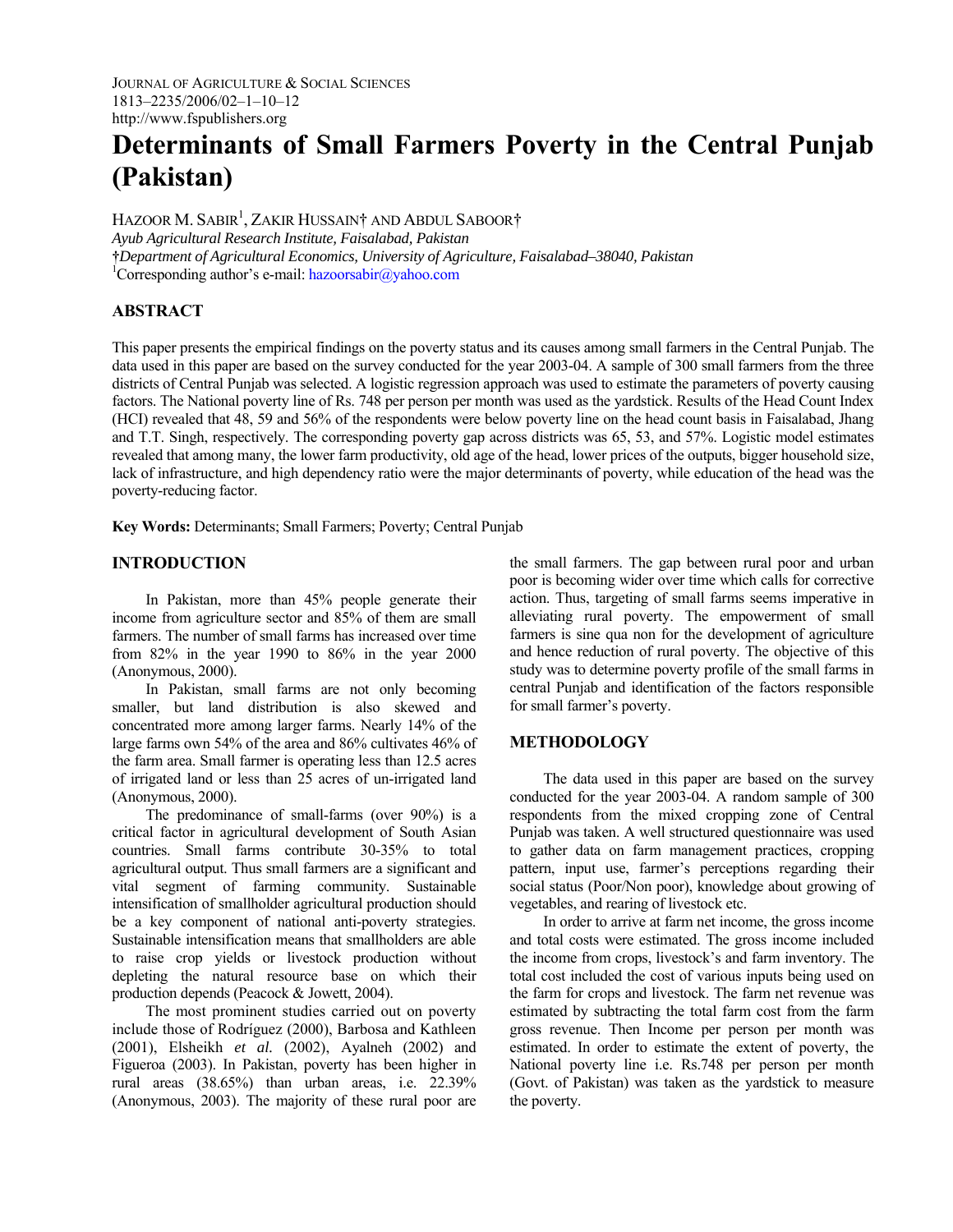## **RESULTS AND DISCUSSION**

The results reveal the incidence, depth and severity of the poverty of small farms in Faisalabad Division. The results in Table I revealed that 48, 59 and 56% of the respondents were below poverty line on the head count basis in Faisalabad, Jhang and T.T.Singh respectively. The corresponding poverty gap across districts was 65, 53, and 57% in Faisalabad, Jhang and T.T. Singh, respectively. The severity of poverty was 42, 28 and 32% in Faisalabad, Jhang and T.T. Singh, respectively. Nearly 54% of the respondents were below the poverty line, poverty gap and severity were 58 and 34%, respectively, in Division.

**Determinants of Poverty.** There are several approaches that are applied in determining the causes of poverty. The income approach to poverty is attributed to the reduced command of economic resources available to the household. Thus, in general terms, poverty is thought, as limited assets owned by the poor and the low productivity of these assets.

Several variables are considered as the determinants of income, and thus, of poverty. These variables are divided into two general areas: the characteristics associated with the income generating potential of individuals and the characteristics associated with the geographic context in which the individual lives.

However, there are severe problems in determining the direction of causality. The causality runs both ways i.e. poverty causes the characteristic or the presence of a given characteristic, which causes poverty? For instance poverty causes large households or a large household causes poverty.

In order to determine correlates of poverty and testing the corresponding hypothesizes, a probability Model i.e. binary logistic model was used.

Mathematically model is:

 $Y_i = X_i \beta + u_i$ 

Where:

Yi: dependent variable that indexes the measure of Poverty;  $X_i$ : independent variables;  $u_i$  is the stochastic error term and  $β$  is the parameter to be estimated.

In this model, the response variable was binary, taking values as one if the household was poor, zero otherwise.

Following Greene (1993) and assuming that the cumulative distribution of ui was Logistic, a logistic model was employed. In this case, the probability of being poor was estimated by using the logistic probability model given as:

$$
\Pr{ob(Yi=1)} = \frac{\exp(X \text{ } i\beta)}{1 + \exp(X \text{ } i\beta)}
$$

The variables included in the model are defined as follows:

*Dependent variable:* 

PLN: Binary variable taking the value as one if household is below the poverty line, zero otherwise. *Independent variables:* 

Lowyld: Binary variable taking the value as one if household poverty was due to low farm productivity, zero otherwise.

Headage: Age of the household head in years.

Lwoppric: Binary variable taking the value of one if the poverty was due to low farm product prices zero otherwise.

Hinppric: Binary variable taking the vale of one if the household poverty was due to high prices of inputs or zero otherwise.

Tflysize: Size of the household.

Headedu: Indicating the education of head as years of schooling.

Poorbase: Binary variable taking the value of one if the poverty of the household was due to poor resource base or zero otherwise.

Infrastr: Binary variable taking the value as one if the household's poverty was due to non-access to farm infrastructures otherwise zero

Child12: Nos. of children below the age of 12 years

The estimated logistic regression results are shown in Table II. The results revealed that the coefficients of independents variables have expected sign and consistent with the logic of economic theory.

In order to identify the determinants of the poverty following null hypotheses  $(H<sub>o</sub>)$  and alternate hypothesis were formulated and tested.

**Hypothesis 1.** It was envisaged that farm's lower productivity lead to poverty. Statistically the coefficient of low yield was significantly different from zero at  $5\%$ probability level indicating that low yield of crops was a poverty causing factor. Thus the  $H_0$  cannot be accepted and hence low farm productivity causes poverty.

**Hypothesis 2.** The coefficient of "Headage" was significantly different from zero at .01% level of probability, indicating Null Hypothesis is not accepted and hence old age is the cause of poverty. The results are consistent with the study of Elsheikh *et al.* (2002).

**Hypothesis 3.** The coefficient  $(\beta_3)$  of low prices was highly significant and different from zero, indicating that low prices of output is one of the causal factors of poverty. So the Null Hypothesis is not accepted. Thus low prices of output are another poverty causing factor.